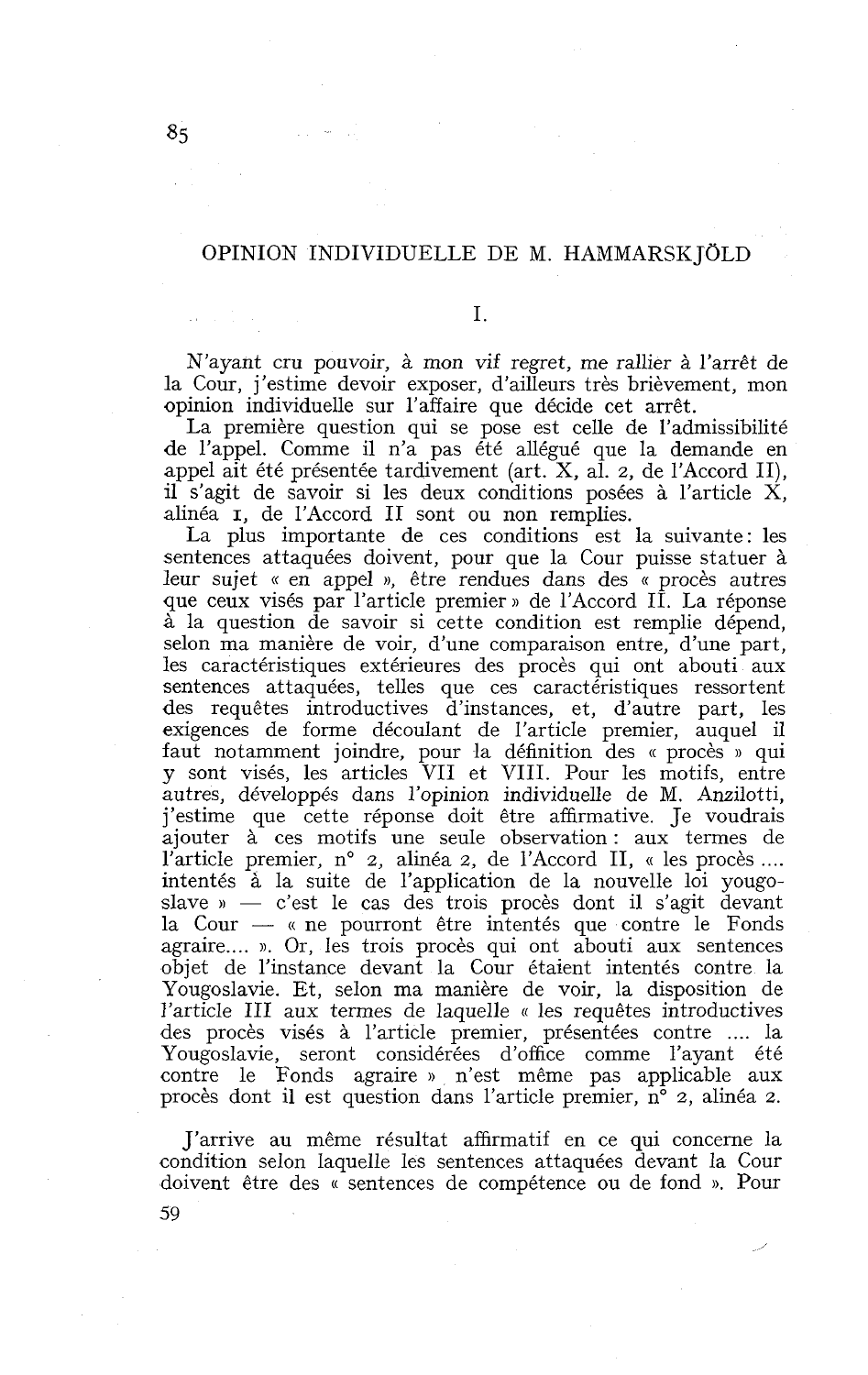# SEPARATE OPINION OF M. HAMMARSKJOLD. [*Translation*.]

1.

Being unable, much to my regret, to concur in the judgment of the Court, 1 feel obliged very briefly to state my own opinion in regard to the case decided by this judgment.

The first question arising is whether the appeal can be entertained. As it has not been contended that the appeal was out of time (Art. X, para. 2, of Agreement II), the point to be decided is whether the two conditions laid down in Article X, paragraph 1, of Agreement II have been fulfilled.

The most important of these conditions is that the judgments impeached must have been rendered in "proceedings other than those referred to in Article **1"** of Agreement II, in order to enable the Court to entertain an "appeal" from them. The answer to the question whether this condition is fulfilled depends, in my view, upon the results of a comparison between, on the one hand, the external characteristics of the proceedings culminating in the judgments impeached, as these characteristics emerge from the applications instituting proceedings, and, on the other hand, the procedural requirements resulting from Article 1, which, for the purposes of defining the "proceedings" referred to in that Article, must be read in conjunction more especially with Articles VI1 and VIII. For the reasons, *i.* a., which are set forth in M. Anzilotti's separate opinion, 1 hold that the answer to this question must be in the affirmative. 1 have one observation only to add to these reasons : under Article 1, paragraph 2, sub-paragraph 2, of Agreement II, "any proceedings .... instituted .... as a result of the application of the new Yugoslav 1aw"-this is true of the three cases referred to the Court-"can only be instituted against the Agrarian Fund....". In fact the three suits culminating in the judgments forming the subject of the appeal to the Court were brought against Yugoslavia. In my view, the provision in Article III to the effect that "the claims introducing legal proceedings against .... Yugoslavia, referred to in Article 1, shall be treated henceforth as having been made against the Agrarian Fund" is not even applicable to the proceedings referred to in Article 1, paragraph 2, sub-paragraph 2.

1 am also led to an affirmative conclusion as regards the fulfilment of the condition that the judgments impeached before the Court must be "judgrnents on questions of jurisdiction or

 $8 \hspace{2.5cm} 59$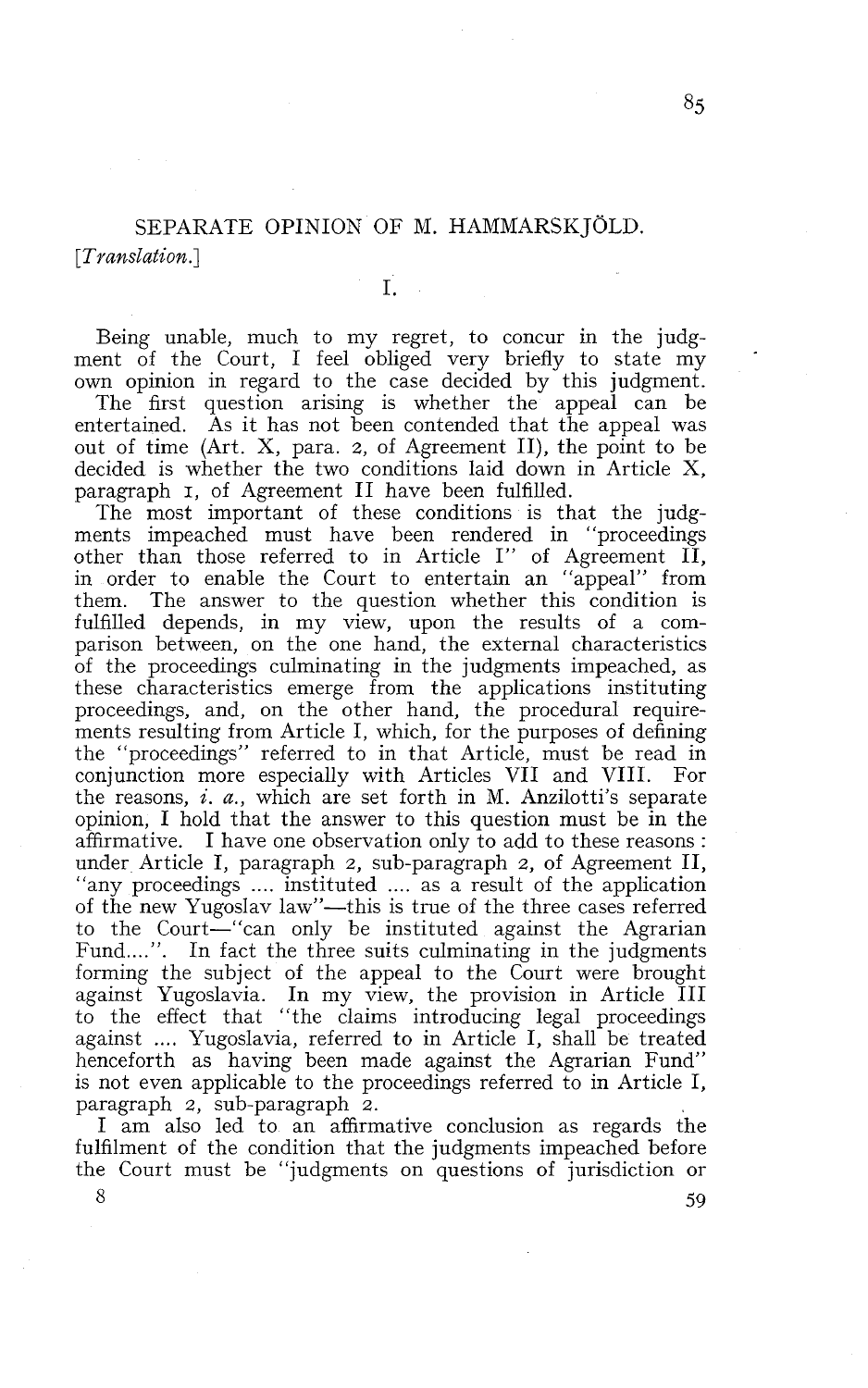#### 86  $A/B$  68 (AFF. PAJZS, CSÁKY, ETC.). — OP. HAMMARSKJÖLD

l'exposé de mes motifs, je puis me rallier à ce qui est dit dans la partie première de l'opinion individuelle de M. Hudson.

Il s'ensuit qu'à mon avis l'appel devrait être admis. Il convient, dès lors, d'examiner le bien-fondé des sentences attaquées.

Les requêtes dont le Tribunal arbitral mixte se trouvait saisi posaient, selon moi, deux questions de fond :

**1)** si, après l'entrée en vigueur des Accords de Paris, la possibilité subsistait pour les requérants de demander devant le Tribunal arbitral mixte le traitement national en vertu de l'article 250 du Traité de Trianon ;

2) si, en cas de réponse affirmative, les conditions posées par ledit article se trouvaient remplies dans les cas de l'espèce.

Contre les requêtes, le Gouvernement yougoslave avait, devant le Tribunal arbitral mixte, opposé trois exceptions préliminaires : d'irrecevabilité, de tardiveté et d'incompétence. C'est en réalité uniquement sur l'exception d'irrecevabilité que les sentences attaquées ont été rendues. Elles ont, cependant, été motivées par un raisonnement qui touche si directement à la première question de fond visée 'ci-dessus, que le bien-fondé des sentences dépend entièrement du bien-fondé de la conclusion à laquelle le Tribunal arbitral mixte est arrivé sur cette question, savoir, que « l'entente articulée » dans l'Accord II « n'est effective que si elle comprend tous les procès intentés ou pouvant être intentés par des ressortissants hongrois à la .... Yougoslavie à propos de la réforme agraire. L'article premier de l'Accord les comprend tous et aucun de ces procès ne peut plus être basé sur l'article 250 du Traité de Trianon.... »

Il m'est impossible de partager cette manière de voir parce que, pour les motifs qui ont été déjà développés par M. Anzilotti dans son opinion individuelle et par M. Hudson dans la partie II de l'opinion individuelle qu'il a jointe à l'arrêt, j'estime que l'expression « procès .... à propos des réformes agraires » n'a pas., dans l'article premier, son sens purement grammatical mais un sens spécial et restreint, suffisamment défini par le préambule de l'Accord II. Ce sens spécial comporte qu'il existe des procès qui, tout en étant « à propos de la réforme agraire », ne rentrent pas dans le cadre de l'article premier de l'Accord II. A mon avis, les trois procès dont il s'agit sont de ceux auxquels les Accords de Paris ne sont pas applicables. Ils sont, en effet, des procès « intentés à la suite de l'application de la nouvelle loi yougoslave ». Ces procès sont visés par l'article premier, n° 2, alinéa 2, de l'Accord II. Mais cette disposition, selon ma manière de voir, n'a trait qu'aux procès dont la cause est un décret d'expropriation rendu en vertu de la loi définitive et dont l'objet est d'obtenir l'indemnité prévue par les Accords pour des parcelles qui sont frappées pour la 60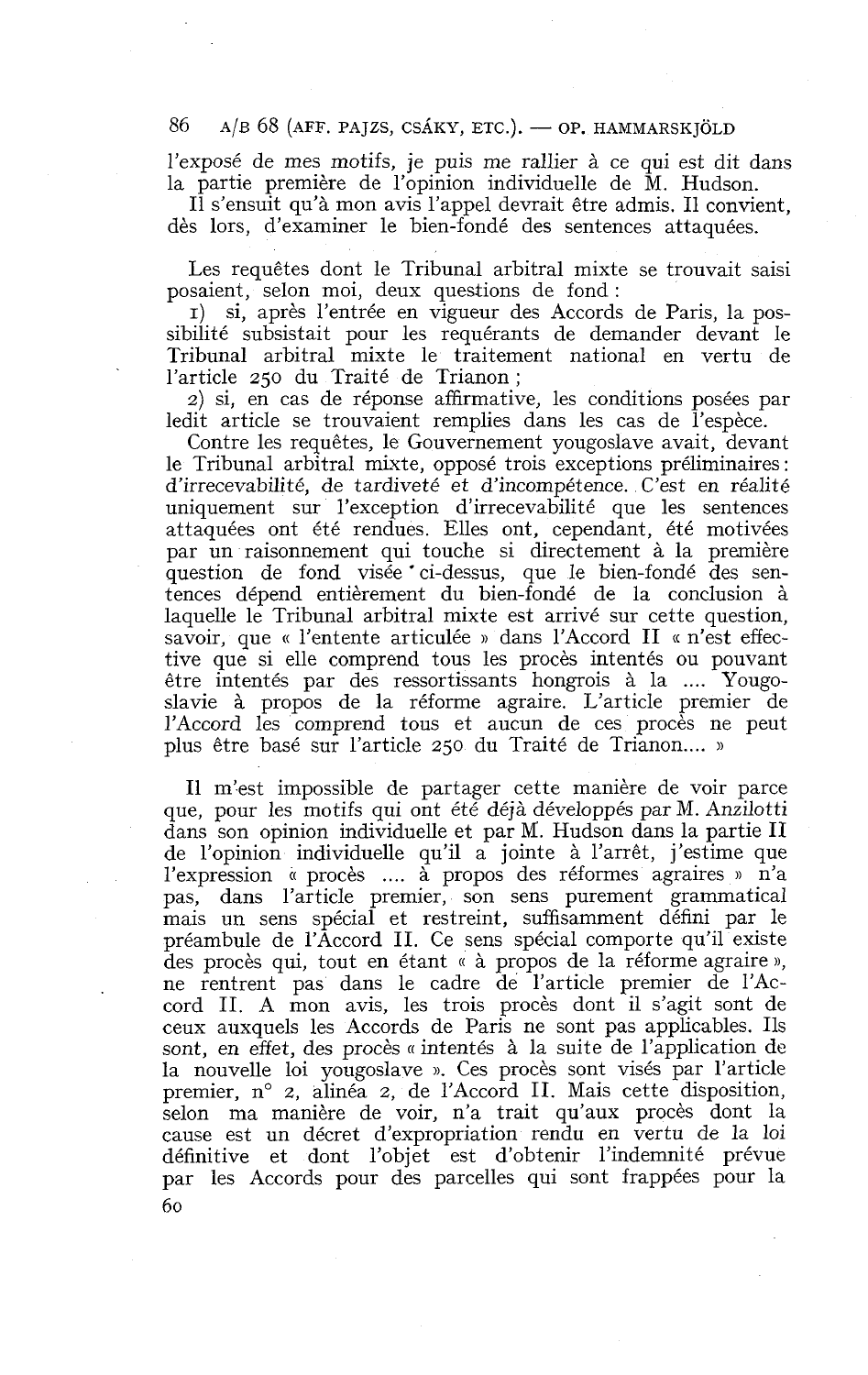A./B. 68 (PAJZS, CSÁKY, ETC., CASE). - OP. HAMMARSKJÖLD 86

merits". For my reasons for so doing, 1 would refer to what Mr. Hudson says in the first part of his separate opinion.

It follows that in my opinion the appeal should be entertained. It therefore becomes necessary to consider whether the judgments are sound.

In my view, the applications lodged with the Mixed Arbitral Tribunal raised two questions on the merits :

**(1)** whether, after the coming into force of the Paris Agreements, it was still open to the claimants to make application to the Mixed Arbitral Tribunal for national treatment under Article 250 of the Treaty of Trianon ;

(2) and, if so, whether the conditions laid down by that Article were fulfilled in the particular cases.

The Yugoslav Government lodged three objections to these applications before the Mixed Arbitral Tribunal : that they could not be entertained ; that they were out of time; and that the Tribunal had no jurisdiction. The judgments impeached actually dealt with the first of these objections only. They were however based on reasoning which bore so directly upon the first question on the merits stated above, that the soundness of the judgments depends entirely on whether the conclusion reached by the Mixed Arbitral Tribunal on this question is well-founded ; that conclusion is that "the arrangement worked out" in Agreement II "is only effective if it covers all proceedings brought or which may be brought by Hungarian nationals against .... Yugoslavia in regard to the agrarian reform. Article 1 of the Agreement covers them al1 and none of these suits may henceforth be based on Article 250 of the Treaty of Trianon....

It is impossible for me to agree with this view because, for the reasons already given by M. Anzilotti in his separate opinion and by Mr. Hudson in part II of the separate opinion which he has appended to the judgment, 1 hold that the expression "proceedings .... in regard to the agrarian reforms...." used in Article 1 does not bear a purely literal meaning, but a special and limited meaning which is sufficiently defined by the preamble of Agreement II. This special meaning implies that there are This special meaning implies that there are cases which, though "in regard to the agrarian reform", are not covered by Article 1 of Agreement II. In my opinion, the three cases before the Court are among those to which the Paris Agreements are inapplicable. They are "proceedings .... instituted .... as a result of (*à la suite de*) the application of the new Yugoslav law". Such proceedings are dealt with in Article 1, paragraph 2, sub-paragraph 2, of Agreement II. But that provision, in my opinion, only relates to suits which arise from an expropriation decree issued under the definitive law and which are directed to obtaining the compensation contemplated by the Agreements in respect of areas to which an

60.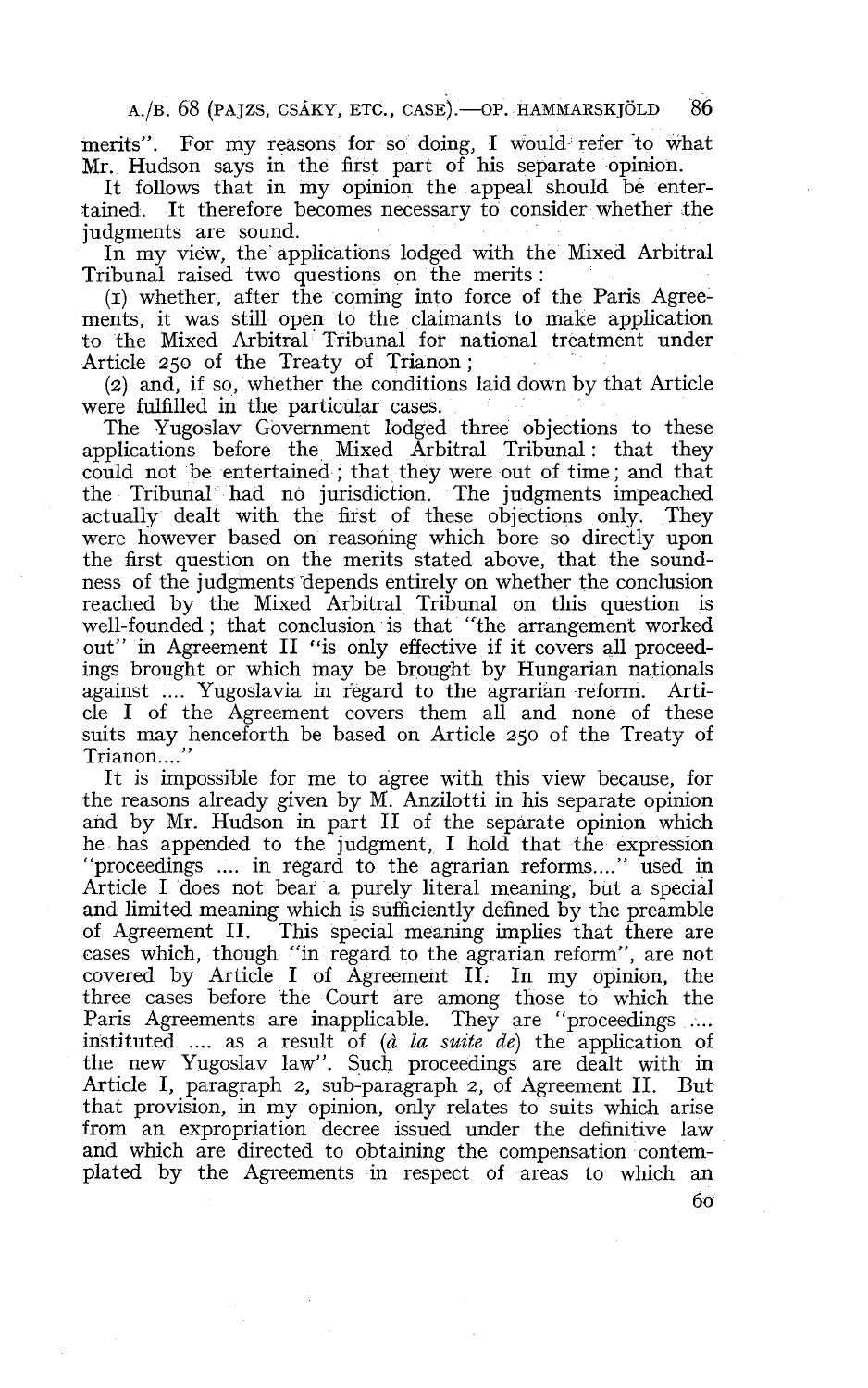#### 87  $A/B$  68 (AFF. PAJZS, CSÁKY, ETC.). — OP. HAMMARSKJÖLD

première fois d'une mesure « effective » de réforme agraire à la suite de ce décret. Or, les trois procès en question ne remplissent de toute évidence pas ces deux dernières conditions.

J'arrive donc à la conclusion que les sentences attaquées, étant mal fondées, devraient être réformées.

Le Gouvernement yougoslave a demandé que, dans cette hypothèse, les affaires soient renvoyées au Tribunal arbitral mixte pour permettre à celui-ci de statuer encore sur les exceptions de tardiveté et d'incompétence. Je ne pense pas que cette demande soit justifiée. En effet, à mon avis, en rendant sa décision et en la motivant comme il l'a fait, le Tribunal arbitral mixte doit être considéré comme ayant accepté sa compétence et comme ayant admis, par prétérition, que les requêtes introductives d'instance n'étaient pas tardives.

D'autre part, j'estime que la seconde question de fond soulevée par ces requêtes  $-$  savoir la question de l'application de l'article 250 du Traité de Trianon, par opposition à celle de l'applicabilité de cet article - ne se pose pas, eu égard aux circonstances du cas, devant la Cour statuant « en appel ». Cette question devrait donc être renvoyée au Tribunal arbitral mixte pour décision.

L'appel devant, à mon avis, être admis, il n'y aurait pas lieu de statuer sur la demande en interprétation et en application des Accords II et III de Paris présentée par la Hongrie à titre subsidiaire. Ici pourrait donc s'arrêter mon « opinion individuelle ».

### II.

Je désire cependant ajouter que le vote négatif que j'ai cru devoir émettre sur l'arrêt de la Cour vise non seulement. le rejet de l'appel mais aussi la décision suivant laquelle « l'attitude de la Yougoslavie à l'égard des ressortissants hongrois frappés par les mesures concernant la réforme agraire en Yougoslavie a été conforme aux dispositions des Accords de Paris », ainsi que les motifs sur lesquels repose cette décision. Comme, toutefois, mon dissentiment sous ce rapport n'est que partiel, je crois devoir expliquer en quelques mots ma manière de voir.

Se plaçant dans l'hypothèse, admise par la Cour, du rejet de la demande en appel, on rencontre d'abord les questions de l'admissibilité de la demande en interprétation et en application ainsi que de la définition de « l'attitude » de la Yougoslavie visée par cette demande. Sous ces rapports, j'arrive aux mêmes conclusions que l'arrêt, et je ne pense pas qu'il soit nécessaire d'examiner la question de savoir si « l'attitude » dont il s'agit **61**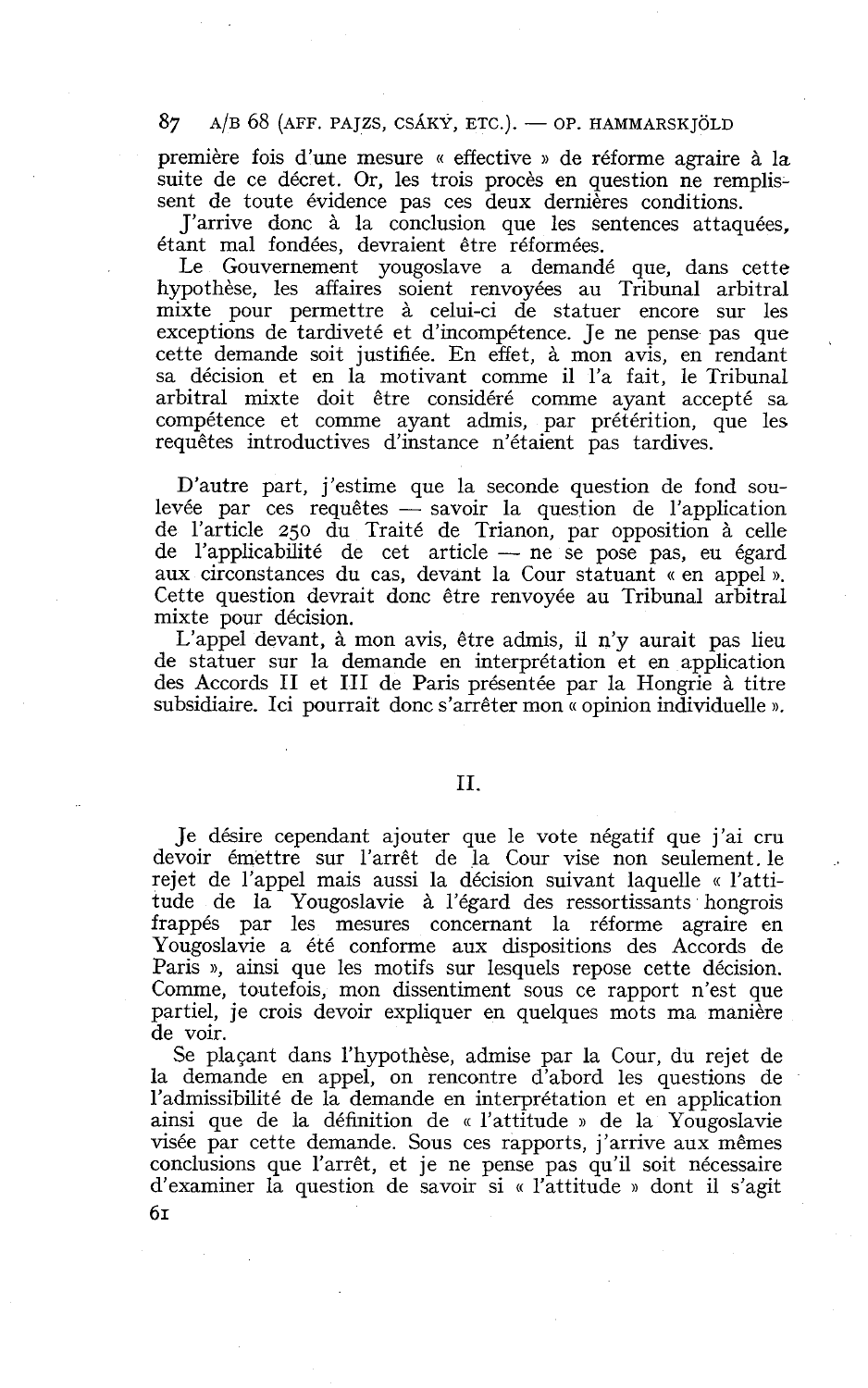A./B. 68 (PAIZS, CSÁKY, ETC., CASE). OP. HAMMARSKJÖLD 87

"effective" measure of agrarian reform is applied for the first time as a result of this decree. And the three cases in question obviously do not fulfil the two latter conditions.

My conclusion therefore is that the judgments impeached are ill-founded and should be reviewed.

The Yugoslav Government has submitted that in the event of a decision to this effect, the cases should be referred back to the Mixed Arbitral Tribunal in order that the latter may adjudicate upon the objections that the claims are out of time and that it has no jurisdiction. I do not consider this submission to be well-founded. In my view, the Mixed Arbitral Tribunal, in rendering its decision and in reasoning as it did in so doing, must be held to have accepted jurisdiction and to have recognized as a foregone conclusion that the applications instituting proceedings were not out of time.

But 1 hold that the second question on the merits raised by these applications-namely the question of the application as distinct from the applicability of Article 250 of the Treaty of Trianon-does not, in view of the circumstances of the case, arise before the Court adjudicating "on appeal". This question should therefore be referred back to the Mixed Arbitral Tribunal for decision.

Since, in my view, the appeal should be entertained, there would be no occasion to adjudicate upon the alternative request for the interpretation and application of Agreements II and III of Paris submitted by Hungary. Accordingly, my "separate opinion" might terminate at this point.

### II.

1 desire however to add that the vote which 1 have felt bound to record against the judgment of the Court applies not only to the rejection of the appeal, but also to the decision to the effect that "the attitude of Yugoslavia towards Hungarian nationals affected by the agrarian reform measures in Yugoslavia has been consistent with the provisions of the Agreements of Paris" and to the reasons on which that decision is based. As my dissent, however, is only partial in this regard. I feel that I should briefly explain my view.

If one takes the standpoint, as adopted by the Court, that the appeal cannot be entertained, the next questions which present themselves are the admissibility of the request for the interpretation and application of the Agreements, and the definition of the "attitude" of Yugoslavia, which is referred to in that request. In regard to these points, 1 find myself in agreement with the judgment, and 1 do not think it necessary to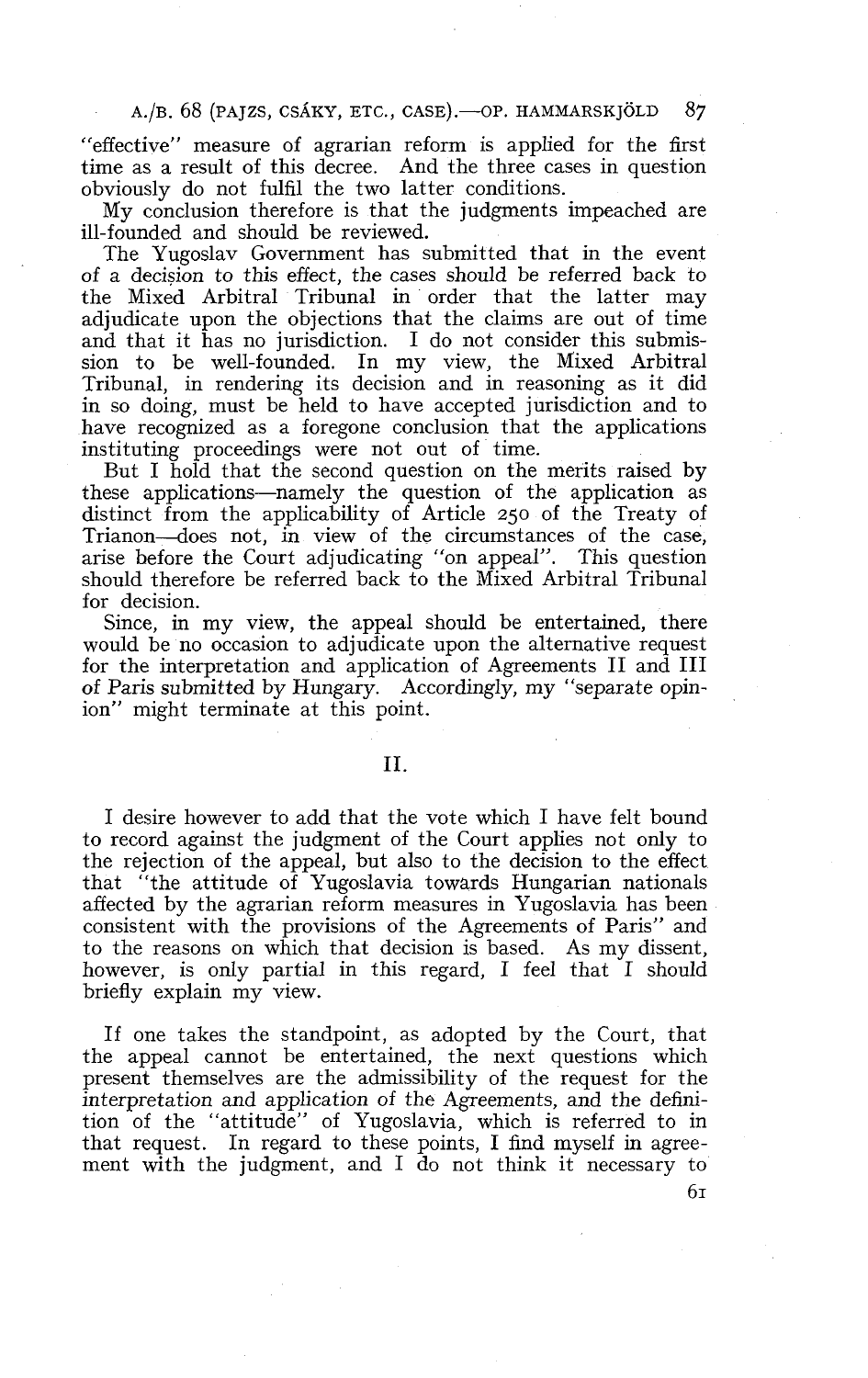88  $A/B$  68 (AFF. PAJZS, CSÁKY, ETC.). — OP. HAMMARSKJÖLD<br>équivalait réellement — et, le cas échéant, dans quelle mesure — à un « refus » de payer les indemnités locales.

A ce point, il me semble indispensable d'établir une distinction nette entre, d'une part, les trois requérants dans les procès objet de la demande principale devant la Cour (et les autres ressortissants hongrois qui se trouveraient dans la même situation et qui seraient devenus requérants après le 28 avril 1930), d'autre part, les ressortissants hongrois « qui n'ont jamais eu l'inten-

tion de demander autre chose que le régime national ».<br>Quant aux premiers, il doit être admis par hypothèse — la<br>demande en appel avant été rejetée que leurs ces rentrent Quant aux premiers, il doit être admis par hypothèse — la demande en appel ayant été rejetée — que leurs cas rentrent dans le cadre de l'article premier de l'Accord II de Paris. Selon moi, cela ne veut nullement dire que les arguments employés pour motiver le rejet de l'appel puissent être sans autre utilisés dans la procédure en interprétation et en application : en effet, la nature juridique d'une décision rendue par la Cour « en appel » est entièrement différente de celle d'une décision d'interprétation, la première ayant force de chose jugée à l'égard des parties et peut-être aussi du Tribunal arbitral mixte, la seconde n'ayant qu'une valeur déclarative ; en outre, l'appel visait des sentences du Tribunal arbitral mixte, tandis que la demande en interprétation a trait à une attitude de la Yougoslavie ; enfin, les requêtes qui ont abouti aux sentences dont était appel invoquaient l'article 250 du Traité de Trianon, tandis que « l'attitude » du Gouvernement yougoslave, objet de la demande en interprétation, est prétendument fondée sur les Accords de Paris. Mais le fait que les cas des trois requérants (et les cas analogues) rentrent par hypothèse dans le cadre de l'article premier de l'Accord II a sans doute pour conséquence que l'ensemble des Accords, y compris l'article IO de l'Accord III, leur est applicable. Or, aux termes de cet article, le capital du Fonds agraire sera diminué dans une certaine mesure pour les terres appartenant aux propriétaires « requérants actuels » à la date du 28 avril 1930, pour lesquels le Tribunal arbitral mixte se déclarerait incompétent ou que le tribunal débouterait »; et cette diminution aura comme contre-partie « une diminution de l'annuité à payer<br>par la Yougoslavie ». Mais la même règle ne vaut pas pour les<br>terres appartenant à des ressortissants hongrois qui — comme<br>les requérents dans les trois procès par la Yougoslavie 1). Mais la même règle ne vaut pas pour les terres appartenant à des ressortissants hongrois qui  $-$  comme les requérants dans les trois procès dont il s'agit  $-$  sont devenus requérants seulement après la date précitée. Il s'ensuit que les indemnités locales des requérants appartenant à cette dernière catégorie rentrent irrémédiablement, une fois admise l'hypothèse envisagée, dans le « forfait » prévu par l'article 10 de l'Accord III.

 $\frac{1}{2} \frac{1}{2} \left( \frac{1}{2} \right)$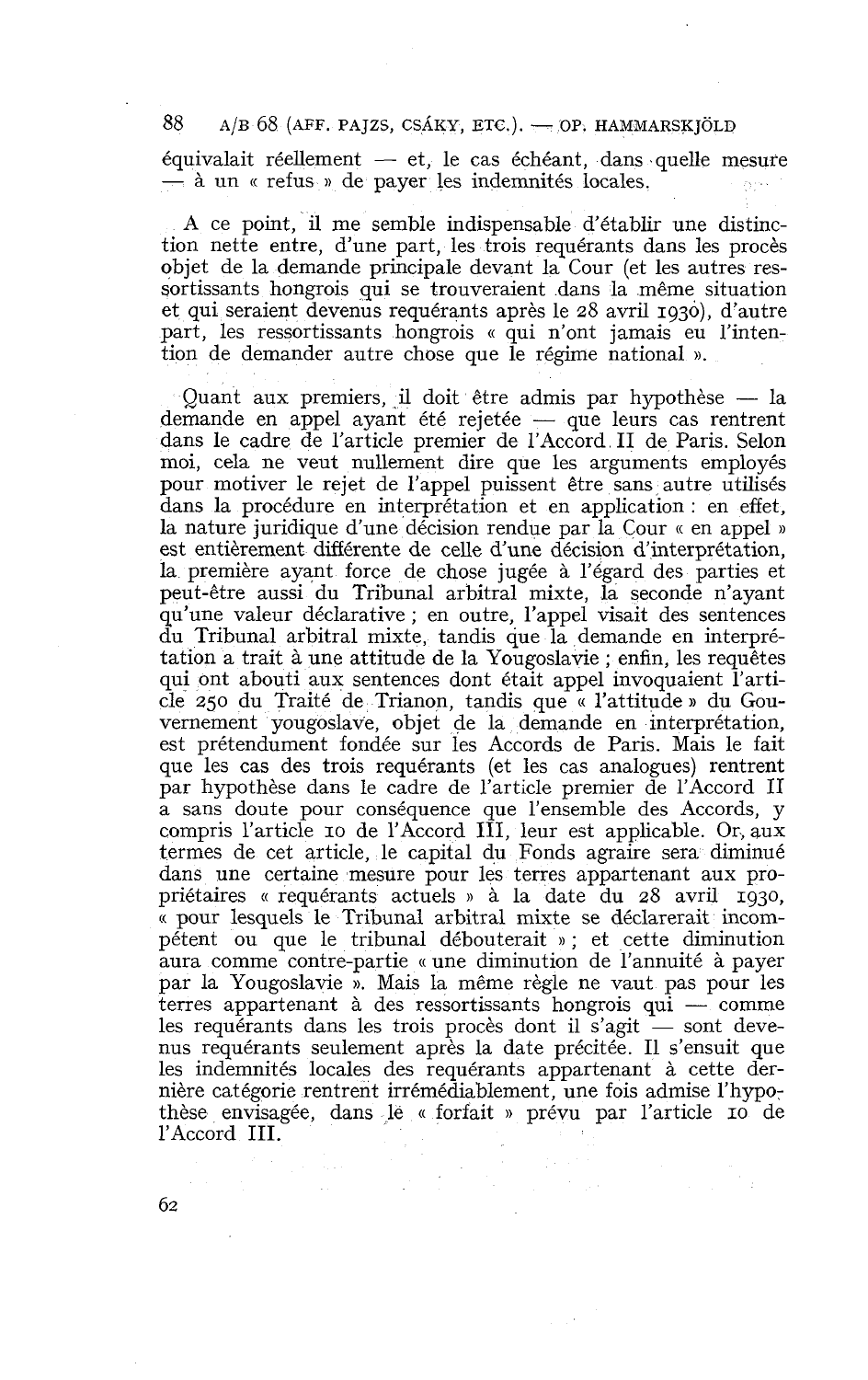consider whether the "attitude" in question corresponded-and, if so, to what extent-to a refusa1 to pay the local indemnities.

At this point, 1 find it necessary to draw a very clear distinction between, on the one hand, the three petitioners in the proceedings forming the subject of the main submission to the Court (with such other Hungarian nationals as may be similarly situated, and may have filed applications after April 28th, 1930) and, on the other hand, the Hungarian nationals "who have never had any intention of claiming more than national treatment".

In regard to the former category, it follows, by hypothesis seeing that the appeal has been rejected—that their cases come under Article 1 of Agreement II of Paris. In my view that by no means implies that the same arguments which have been used as grounds for the rejection of the appeal can be employed as they stand in regard to the request for interpretation and application : for, a decision of the Court delivered "on appeal" is of an entirely different legal character from a decision delivered on a request for interpretation ; the former has the force of *res judicata* in regard to the parties, and perhaps also in regard to the Mixed Arbitral Tribunal, while the second is only of a declaratory character ; moreover, the appeal related to judgments delivered by the Mixed Arbitral Tribunal, whereas the request for interpretation relates to the attitude of Yugoslavia ; lastly, the applications which led to the judgrnents under appeal were based on Article 250 of the Treaty of Trianon, whereas the "attitude" of the Yugoslav Government, which is the subject of the request for interpretation, is alleged to be based on the Paris Agreements. But it follows, no doubt, from the fact that the cases of the three petitioners (and the other similar cases) fall by hypothesis under Article I of Agreement II, that the whole of the Agreements, including Article 10 of Agreement III, are also applicable to them. That Article provides that the capital of the Agrarian Fund shall be reduced to a certain extent in respect of the lands belonging to owners who were "actually claimants" on April 28th, 1930, "in regard to whom the Mixed Arbitral Tribunal decides that it has no jurisdiction or whose claim it dismisses" ; and this reduction finds its counterpart in "a reduction in the annuity to be paid by Yugoslavia". But the same rule does not apply in regard to lands belonging to Hungarian nationals who-like the petitioners in the three suits-did not become claimants until after the above-mentioned date. It follows that the local indemnities of claimants belonging to the latter category fall inevitably—if the hypothesis in question is accepted-within the scope of the lump-sum settlement referred to in Article IO of Agreement III.

 $88^{\circ}$ 

<sup>6</sup>a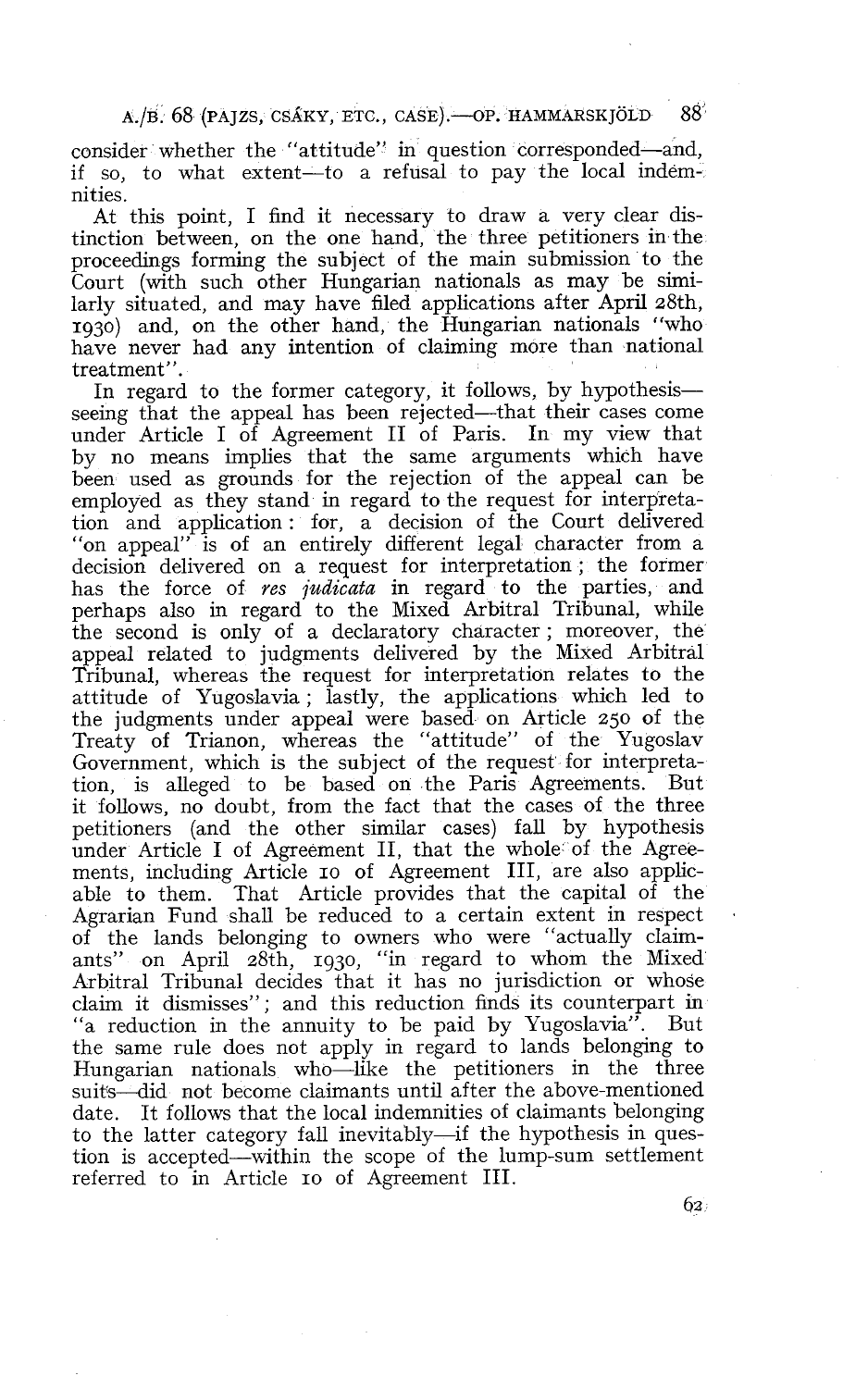89 A/B 68 (AFF. PAJZS, CSÁKY, ETC.). - OP. HAMMARSKJÖLD

Quant à ces requérants, « l'attitude » du Gouvernement yougoslave serait donc conforme aux Accords de Paris.

Pour ce qui est des ressortissants hongrois propriétaires de grands domaines en Yougoslavie et expropriés en vertu de la réforme agraire mais qui n'auraient intenté aucun procès devant le Tribunal arbitral mixte, la situation est différente. Leur cas ne peut en effet pas être considéré comme étant visé par les Accords de Paris, à moins d'admettre que les Accords aient obligé tous les ressortissants hongrois soit à intenter des procès devant le Tribunal arbitral mixte soit à renoncer à toute indemnité quelconque ; or, pour les motifs développés dans l'opinion individuelle de M. Anzilotti, entre autres, il m'est impossible d'accepter cette hypothèse.

D'ailleurs, même en supposant que les cas comme tels ren-<br>trassent dans le cadre des Accords, des demandes en indemnité<br>locale ne seraient pas, le cas échéant, — pour les raisons que<br>j'ai indiquées plus haut trassent dans le cadre des Accords. des demandes en indemnité j'ai indiquées plus haut,  $-$  visées par la seule disposition de l'article premier de l'Accord II qui pourrait éventuellement entrer en ligne de compte, savoir, l'alinéa 2 du n° 2 de cet article. Les dispositions de l'Accord III ne leur seraient par conséquent pas davantage applicables. Si on se place à ce dernier point de vue, il est donc clair que « l'attitude » du Gouvernement yougoslave à l'égard des ressortissants hongrois dont il s'agit n'était pas conforme aux Accords de Paris.

Mais aussi en se plaçant au point de vue selon lequel les cas de ces ressortissants ne rentrent pas dans le cadre des Accords, on arrive au même résultat. En effet, les Accords constituent une dérogation à la règle posée par l'article 250 du Traité de Trianon, laquelle, dérogeant elle-même à la disposition exceptionnelle inscrite dans l'article 232 du même traité, ramène au droit commun. Or, une dérogation au droit commun ne se présume pas, mais doit résulter clairement des textes. Dès lors, il est impossible de justifier par le silence de ceux-ci une application qui constitue sans conteste pareille dérogation. Il s'ensuit que, puisque les cas envisagés ne sont pas expressément visés par les Accords, on ne peut tirer de ceux-ci aucun titre pour refuser aux intéressés un traitement conforme au régime du droit commun. Un « refus » ayant ce fondement et cet effet ne serait donc pas conforme aux Accords de Paris.

**(Signé)** A. HAMMARSK JOLD.